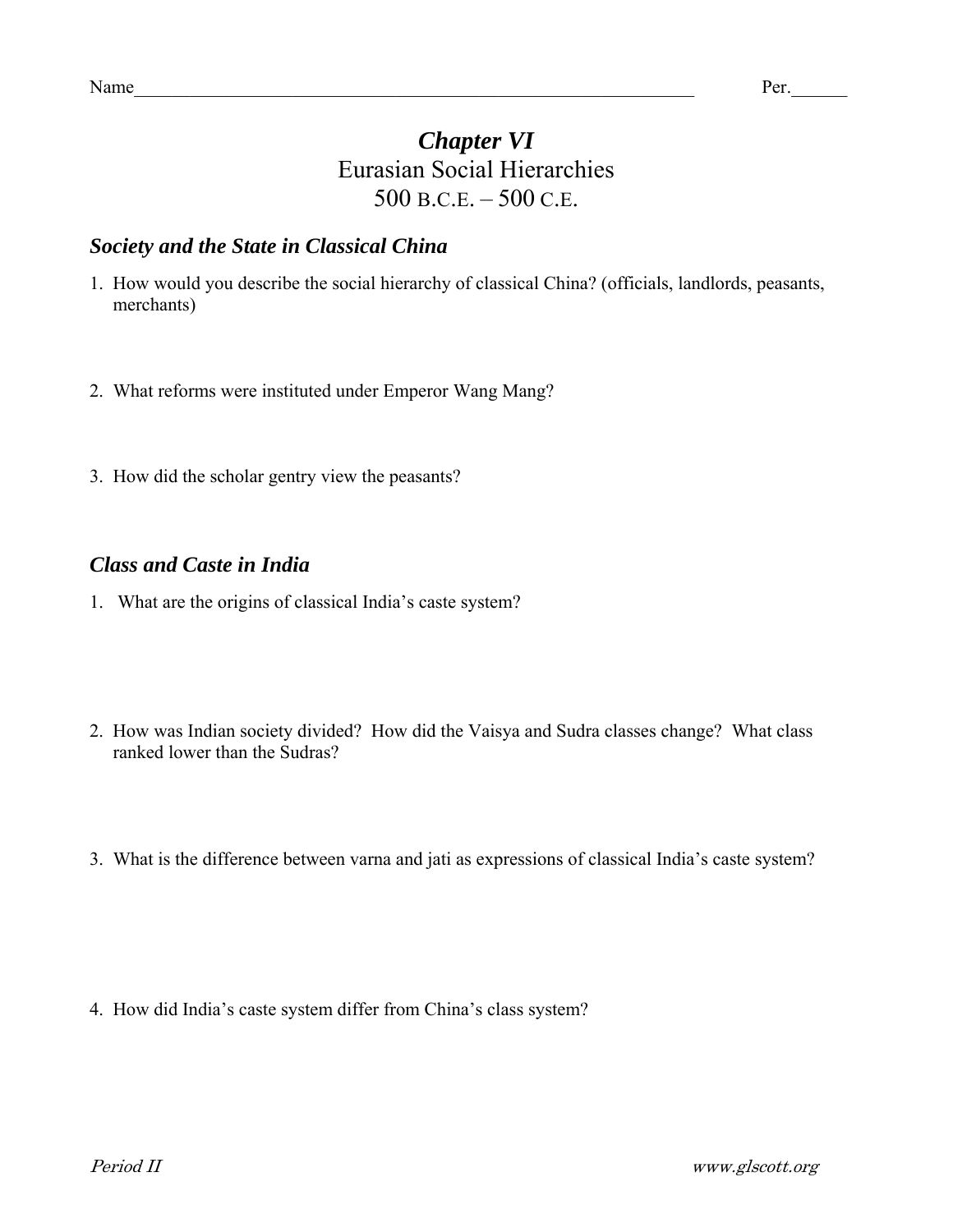5. What is one reason that India seldom experienced an empire that encompassed the entire subcontinent?

6. What are the three functions of caste?

### *Slavery in the Classical Era: The Case of the Roman Empire*

1. What does one scholar suggest as a model for enslaving people?

- 2. How did the inequalities of slavery differ from those of caste? (Think status, work, rights, and opportunities.)
- 3. How did Greco-Roman slavery differ from that of other classical civilizations?

#### *Comparing Patriarchies of the Classical Era*

- 1. In what ways did the expression of Chinese patriarchy change over time, and why did it change in the first place?
- 2. Following the collapse of the Han Dynasty in the third century, what were the signs of a weakening patriarchy? Did patriarchy end in China?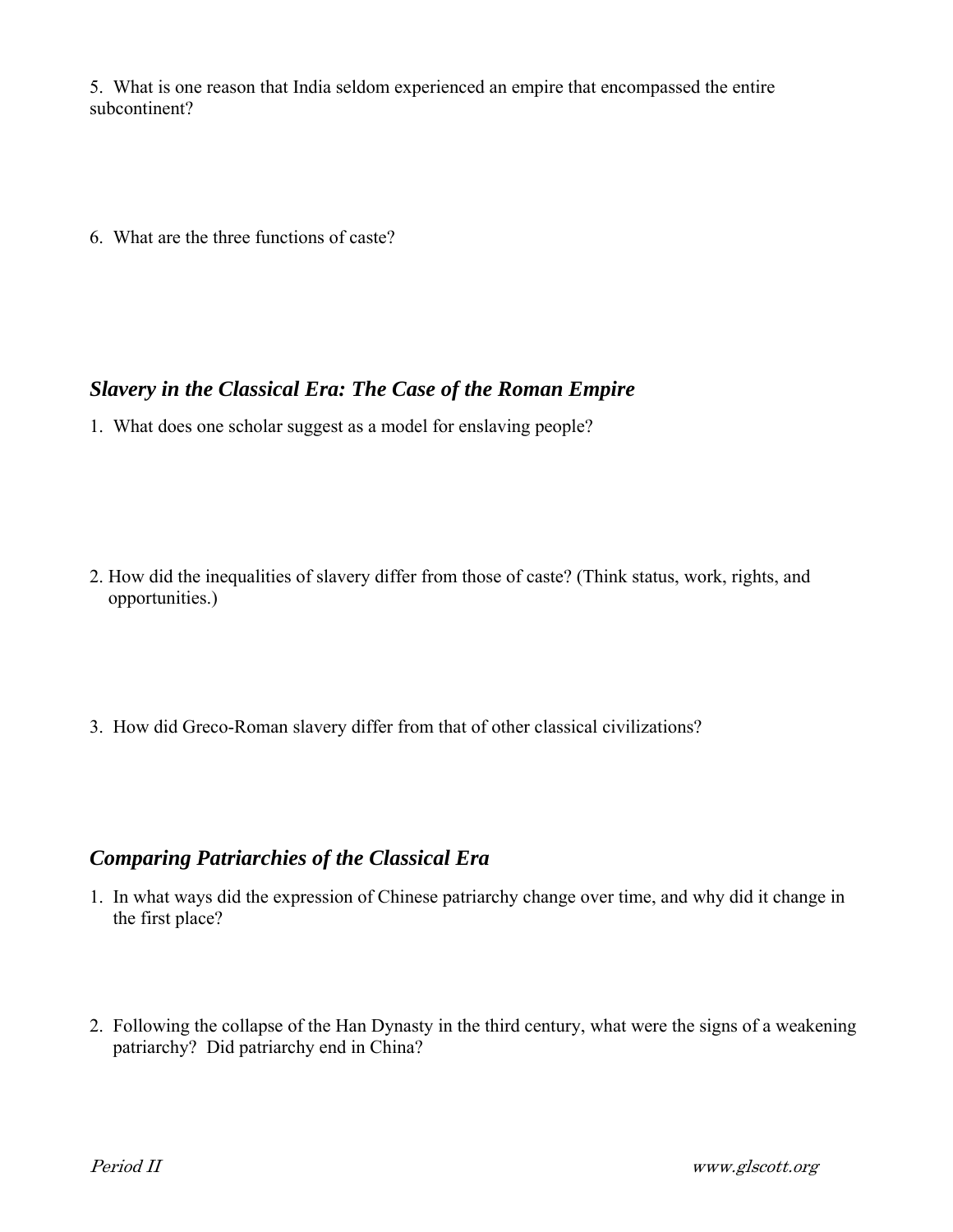3. How did the patriarchies of Athens and Sparta differ from each other?

**Athens:** 

**Sparta:** 

16. How did Spartan society solve the problem of a permanent threat from the helots?

# *Reflections: Arguing with Solomon and the Buddha*

17. List the changes and continuities of the classical era.

| Changes | Continuities   |
|---------|----------------|
|         | $\blacksquare$ |
|         |                |
|         |                |
|         |                |
|         |                |
|         |                |
|         |                |
|         |                |
|         | $\blacksquare$ |
|         |                |
|         |                |
|         |                |
|         |                |
|         |                |
|         |                |
|         |                |
|         |                |
|         | $\blacksquare$ |
|         |                |
|         |                |
|         |                |
|         |                |
|         |                |
|         |                |
|         |                |
|         | $\blacksquare$ |
|         |                |